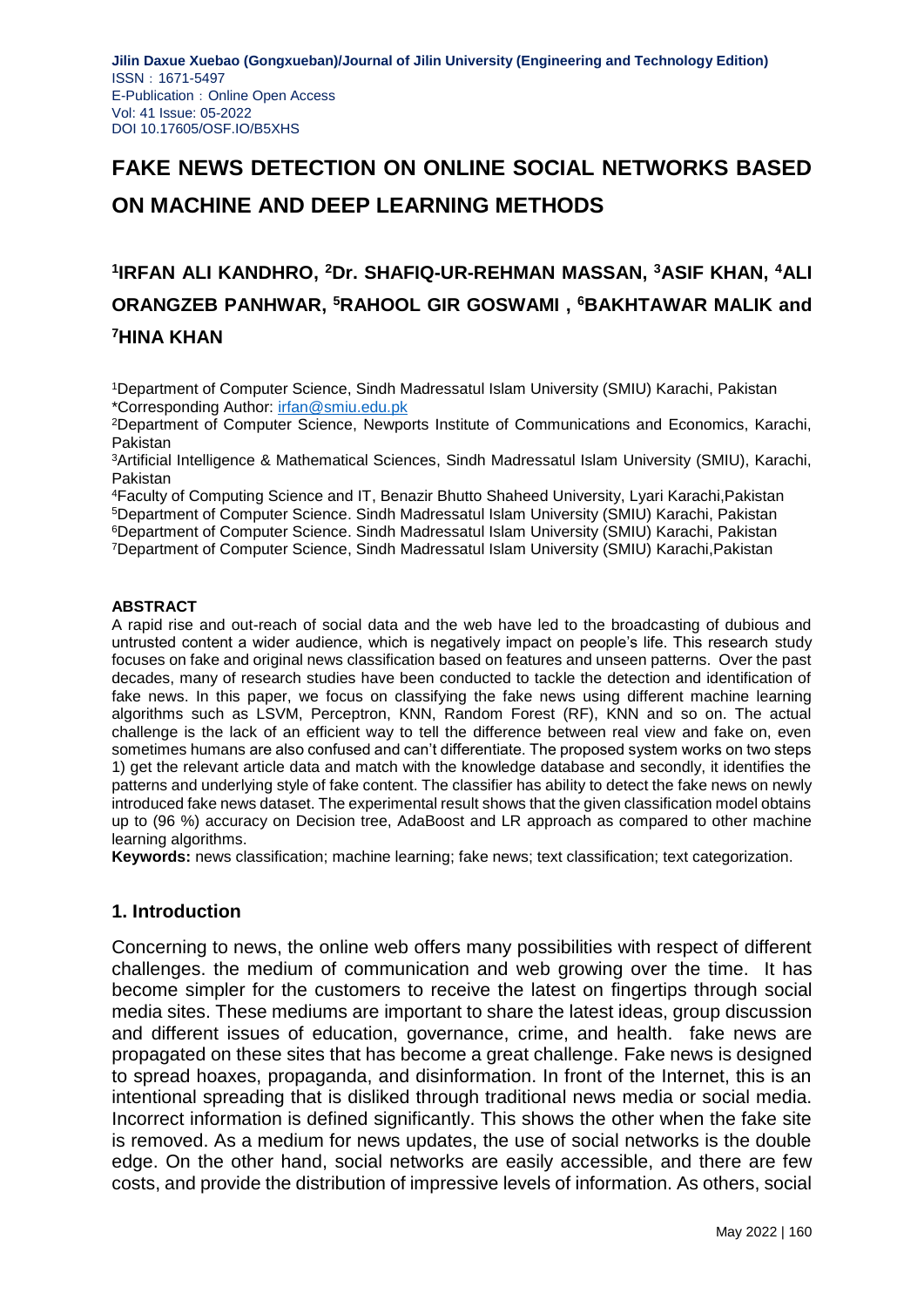networks provide ideal places to create and distribute fake news. It is very influential and there is the ability to spread very quickly. The online carrier thinks about how large information it has. Regardless of the advantage of using social media, the same with the help of digital media is not actually accurate information. Regardless of that, there is a reason for providing information about the network and multiplied by faster and faster information on digital media. Rotate the news to imitate the actual headline and rotate the record. Modern life is suitable for gratitude to the tremendous contribution of Internet technology to transfer and share information. Currently, the current era of the Internet is a double sword that can communicate with the moment of the eye, not to know whether the information sent is actually or incorrect. It is very easy to announce what they want, it is very easy to accept, but it can cause panic to manipulate the wrong information of the Internet by posting incorrect information about the internet. Recently, via a variety of platforms intensively or repeatedly increased the diffusion of fake news. Over the past decade, social networks have been changed quickly with the results of social networks for people, one of the major information resources for people. in the world. The definition of illegal news on social networks is very important, but it is also a technically difficult task at the same time. It is a lot of information on the Internet that will become impossible to decrypt the truth. This leads to a problem with a fake news.

## **2. Literature Review**

Our task is a web application which provides you with the direction of the everyday daily practice of phony news, spam messages in day-by-day news channels, Facebook, Twitter, Instagram, and other online media. We have shown a few information investigations from our dataset which have recovered from numerous internet-based web-based media and show the principal source till now counterfeit news and genuine news are locked in. [20,21,25]. Our venture has gone head-to-head with different models prepared by our own and furthermore some pretrained models removed from Felipe Adachi. The exactness of the model is around 95% for all the independent models and 97% for this pretrained model. This model can distinguish all news and message which relate to Coronavirus 19, political news, topography, and so on. At present, many individuals are using the web as a focal stage to track down the data about reality in the world and should proceed. Subsequently [21,23,25]. the false knowledge it carries, its writing style, its propagation patterns, and the credibility of its source [40]. I have noticed above we will make counterfeit news and message identification models which distinguish the truth of the news and message. Likewise, whose utilization our site can see the state-of-the-art about principal source or watchword are getting most phony information and message and planned up with graphs. Later and everybody needs to know how to forestall this consequently we are giving a few significant hints to keep away from this phony insight about spreading gossip on the planet.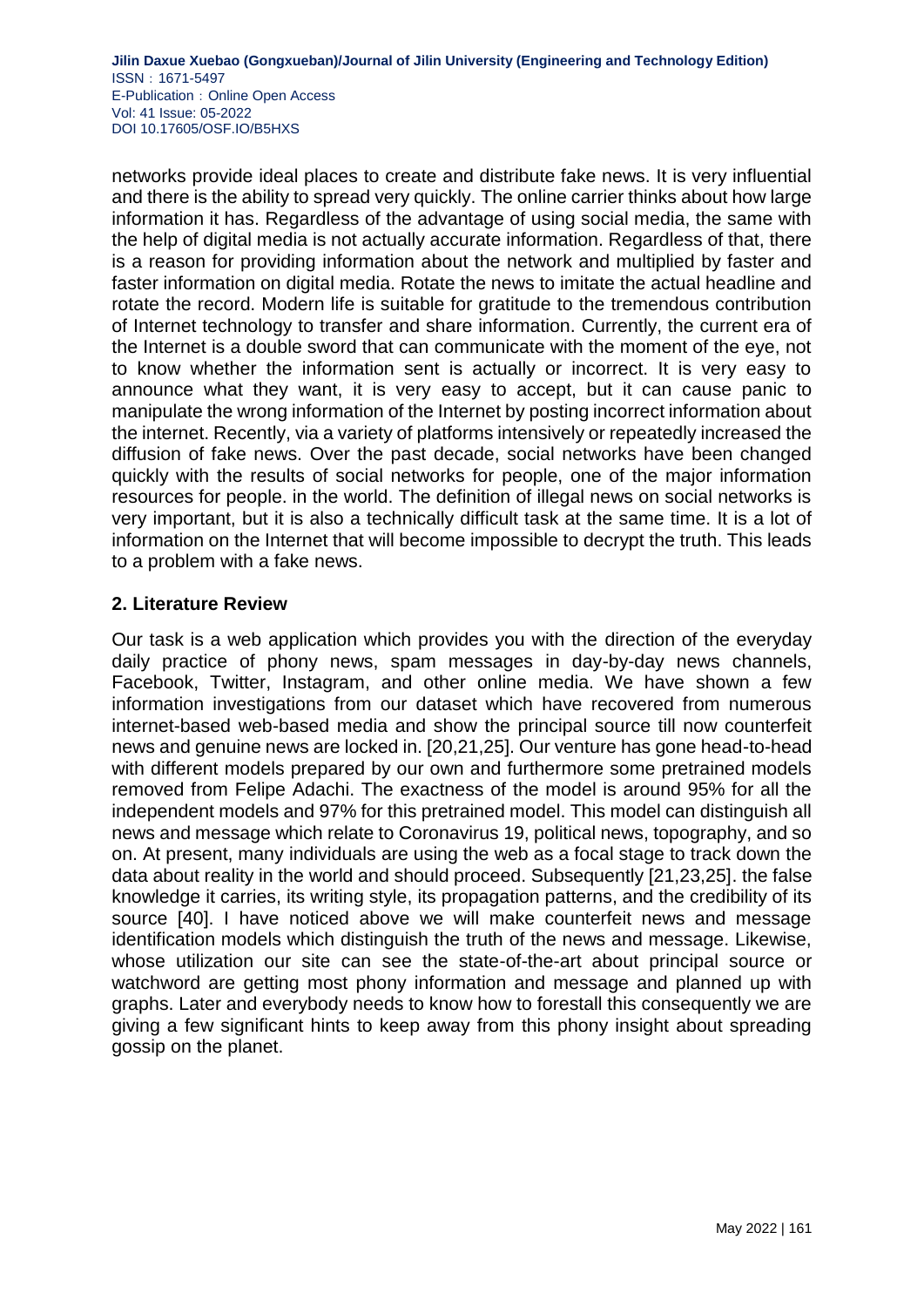Design and Analysis of Fake News Classifier based on Machine and Deep Learning Methods



**Figure 1. Process of Fake new [40]**

### **3. Methodology**





In our proposed framework, we`re focusing the figure 2 modern-day composition through methods of giving outfit approach wonderful etymological capacities to bunch opinions from numerous areas. There are wonderful, intended places that put up genuine data substance, and or three specific locales, for instance, PolitiFact and Snopes. Additionally, there are open vaults which probably stayed through the manner of method of researchers to hold with the most modern-day evaluation of through manner of method of and through manner of method of open datasets. In any case, we picked three datasets for our tests which contain data from numerous spaces (like administrative issues, redirection, development, and sports) . Data devices are available on the Internet and are isolated from the Internet. The number one dataset is the ISOT Fake News dataset. The 2nd and 1/3 datasets are unconditionally open on Kaggle. A reduced view of the data set is proven. clear out unwanted article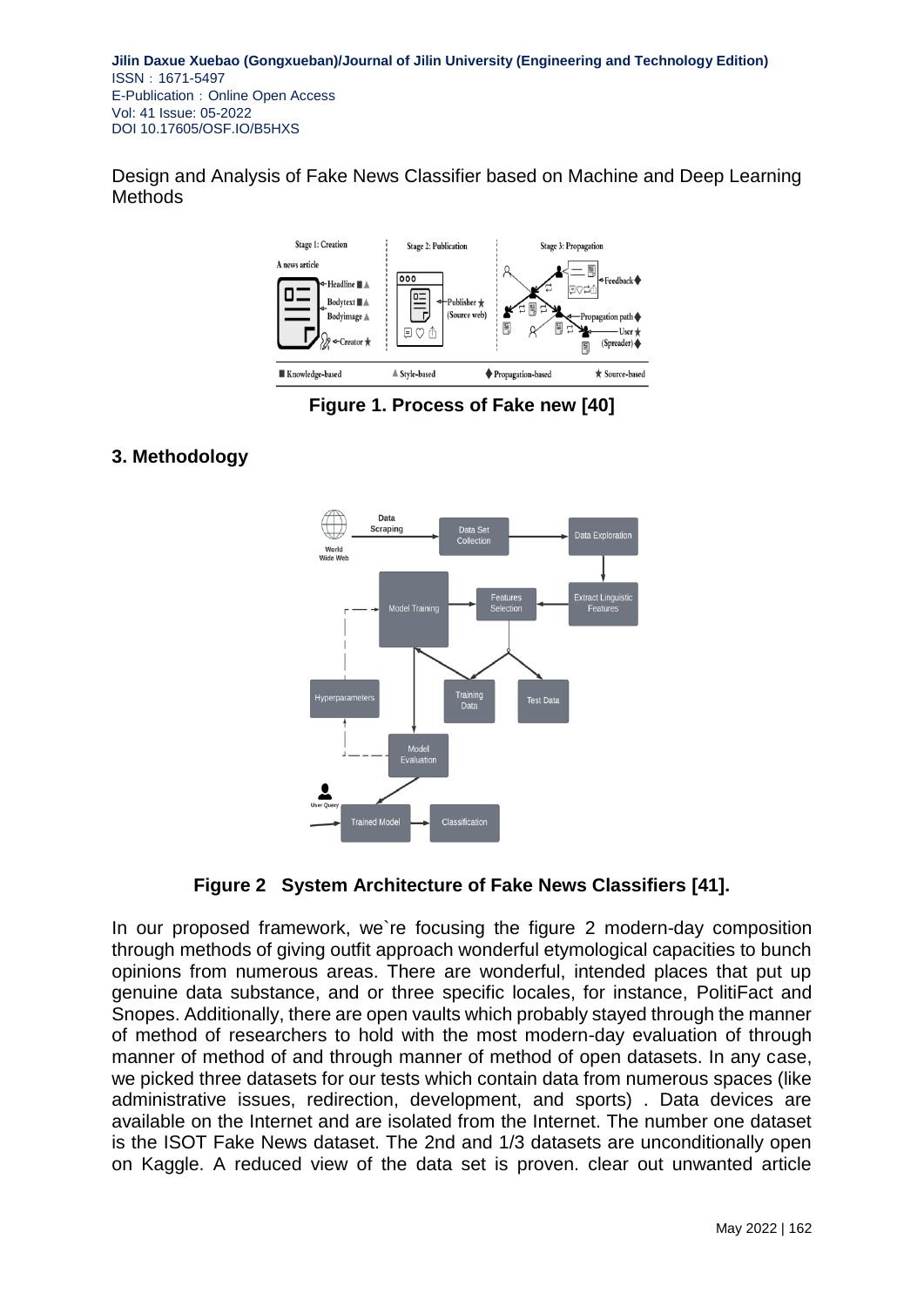elements collectively with essay, e-book date, URL, grouping, etc. Similarly, articles without a body text or a great deal less than 20 terms in the body text might be deleted. Multicolumn articles are changed into unequalled segment articles for consistency of format and development. These carrying sports are performed on all the datasets to benefit consistency of affiliation and development. Whenever the right developments are picked after the data cleaning and examination diploma, the following diploma includes extraction of the phonetic features. Semantic components protected unique innovative houses changed over proper right into numerical format loads. These features be a part of level of terms supplying superb or miserable sentiments; level of save you terms; emphasis; artwork terms; easygoing language; and level of unique linguistic form applied in sentences like descriptors, social terms, and interest terms. To accomplish the extraction of components from the corpus, we used the LIWC 2015 machine which orchestrates the text into wonderful discrete and regular variables. The LIWC device isolates 90 3 tremendous features from some peculiar text. As every one of the components removed the usage of the contraption are numerical developments, no encoding is every day for whole elements. Regardless, scaling is used to make certain that wonderful component`s developments lie withinside the amount of (0, 1). )is important as specific developments are withinside the amount of 0 to a hundred, (for instance, charge values), on the identical time as numerous developments have sporadic reach, (for instance, word counts). It then uses the input characteristic to music the numerous artificial intelligence models. Each data set is damaged up separately proper right into a 70/30 cut up plan and test. During event planning and testing, we are improving articles simply so fake and real articles can be allocated fairly. Education scores are prepared with numerous hyperparameters to benefit the maximum accuracy for a given data set with the maximum beneficial fitness amongst variances. Each model is staged for wonderful events with wonderful constraints; the usage of business enterprise seeks to update the model for fantastic effects. Novel to this evaluation, wonderful get together methodologies like terminating, supporting, and projecting a polling form classifier are researched to survey the presentation. We used wonderful vote based completely classifiers made from three gaining knowledge: the chief projecting a polling form classifier is an outfit of essential backslide, sporadic woods, and KNN, however the 2nd surely classifier consists of determined backslide, direct SVM, and portrayal and backslide trees. measures used for installing the majority rule classifiers is to plot person models with the fantastic limits and a quick time later test the model considering the guarantee of the very last effects mark in view of vital votes. We have prepared a pressing outfit concerning a hundred choice trees, however supporting accumulating computations are used, XGBoost and AdaBoost.

### **3.1. Datasets**

The News will be gathered from totally various sources, like squeeze organization landing pages, web search tools, and online media sites. Nonetheless, physically deciding the honesty of reports could be a troublesome errand, [20,26,28] occasionally requiring annotators with area experience UN office performs cautious examination of cases and additional evidence, setting, and reports from legitimate sources. For the most part, news data with comments will be assembled inside the accompanying ways: proficient columnists, Fact-really looking at sites, business indicators, and Crowd-obtained staff.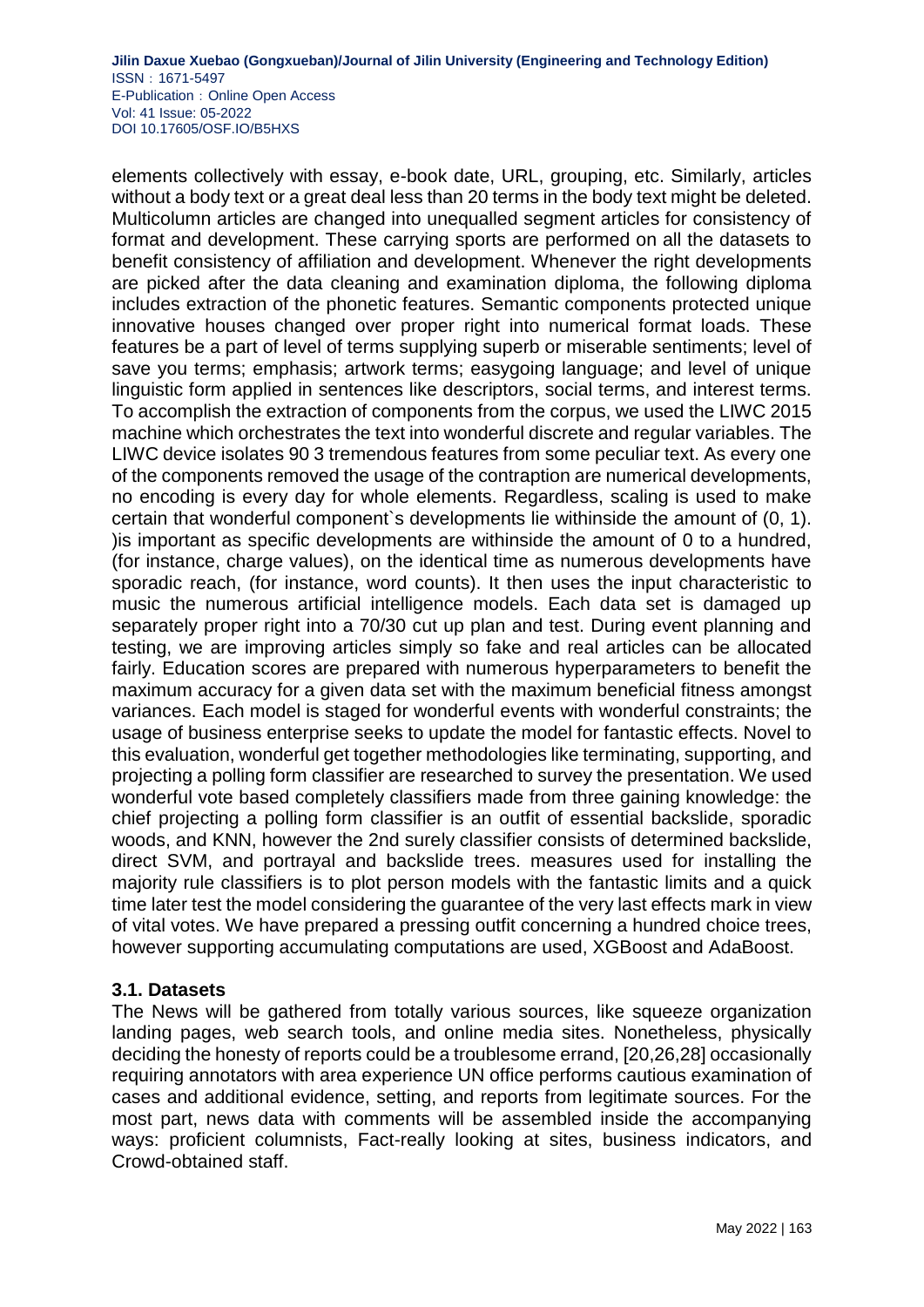

**Figure .3 Feature Engineering and Pre-processing**

## **3.1. Feature Engineering and Pre-processing**

In this segment, we will investigate three distinct ways one can use to make preparing and testing sets. Prior to bouncing into these methodologies, how about we make a faker dataset that will use for showing purposes. [20,26,28] In the models beneath, we will expect that we have a dataset put away in memory as a panda.

Informational collections are accessible in .csv design. A csv record stores even information in plain text. Each line of the document is an information record. [20,21,26,28] We utilize the read\_csv strategy for the panda's library to peruse a nearby CSV document as a data frame. The information we get is seldom homogenous. At times information can be absent and it should be taken care of, so it doesn't lessen the presentation of our AI model. We can't utilize values like "Male" and "Female" in numerical conditions of the model, so we really want to encode these factors into numbers. After that we utilize the fit transform technique on the downright highlights. [20,26,28] : In the wake of Encoding it is important to recognize the factors in a similar section, for this we will utilize OneHotEncoder class from sklearn. Preprocessing library. Presently we partition our information into two sets, one for preparing our model called the preparation set and the other for testing the presentation of our model called the test set. The split is by and large 80/20. To do this we import the "train\_test\_split"[28,30,32] technique for the "sklearn. model selection" library. The greater part of the AI calculations utilizes the Euclidean distance between two main elements in their calculations. Along these lines, high sizes elements will gauge more somewhere far off estimations than highlights with low sizes. To stay away from this Feature normalization or Z-score standardization is utilized[28,30,32].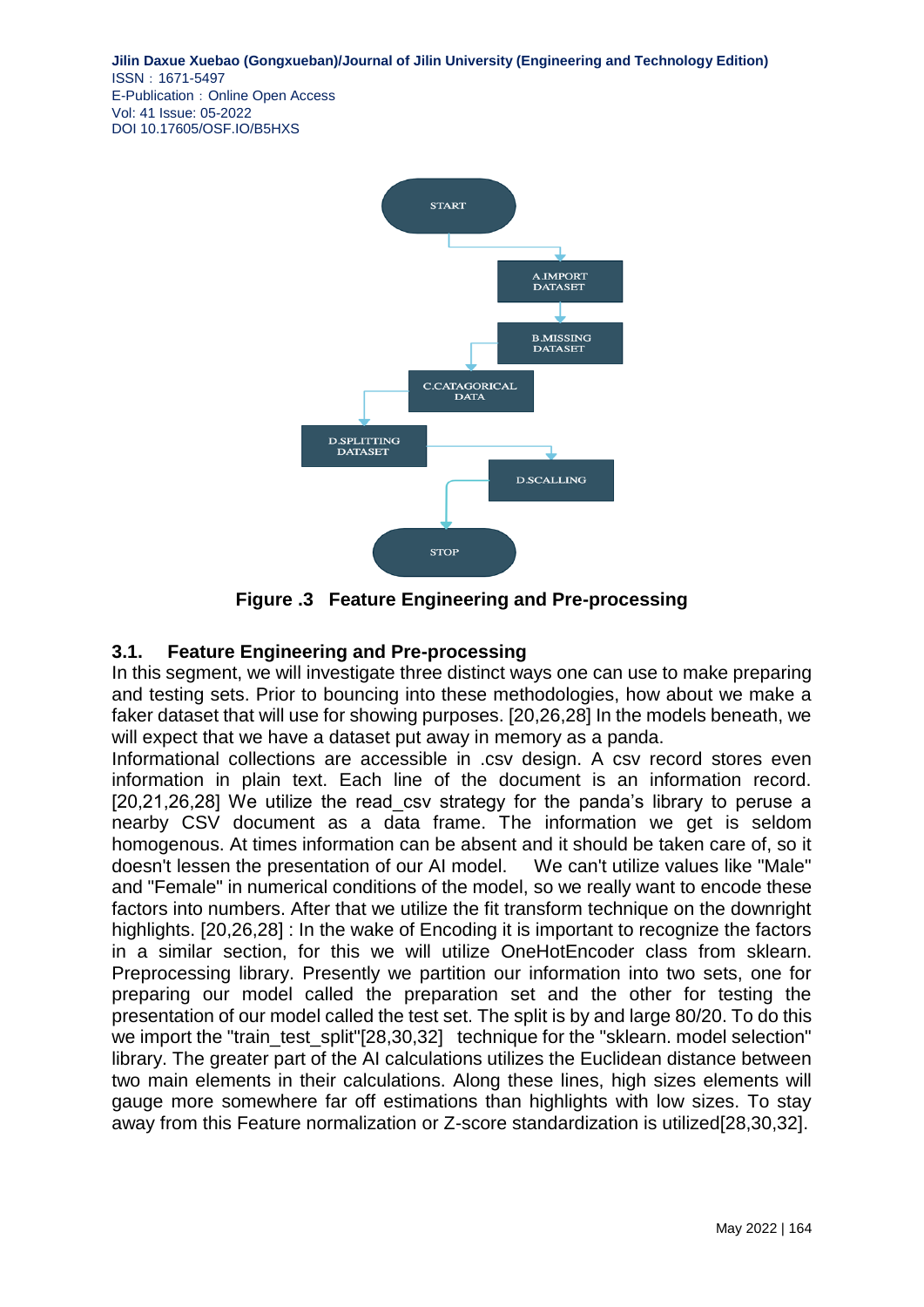#### **4. Result and Discussion**

It is important to have a mechanism for detecting fake news or at least notification for not everything you read on social media may be true. So, we should always think critically. Therefore, we can help people make informed decisions and You won't be fooled into thinking what other people want. Steer them to believe.

We involved gaining knowledge of calculations related to our proposed approach to assess the exhibition of phony records place classifiers. Logistic Regression. As we`re characterizing text based totally mostly on a vast list of skills, with a paired result, a calculated relapse (LR) model is utilized, as it gives the natural situation to order issues into double or numerous trainings. We completed hyperparameters tuning to advantage the notable very last consequences for all individual dataset, whilst numerous limitations are tried preceding to buying the best exactness from the LR model. Numerically, the calculated relapse speculation functionality can be characterized. Support Vector Machine. SVM is the model for double characterization issues and is offered in exceptional bits capacities. The goal of a SVM model is to gauge a hyperplane (or choice limit) based totally mostly on a list of skills to install essential informative elements. The issue of a hyperplane differs as in line with the quantity of highlights. As there may be exceptional opportunities for a hyperplane to exist in a N-layered space. Table 2 sums up the exactness achieved through every calculation on the four considered dataset. It is obvious that the greatest exactness achieved on FAKE NEWS Fake News Dataset is almost all the manner, achieved thru strange woods calculation. Direct SVM, multi-aspect perceptron, stowing classifiers, and helping classifiers achieved anaccuracy of 98%. Benchmark calculations Wang-CNN and Wang-Bi-LSTM carried out more unfortunate than any very last algorithms. On REAL NEWS, stowing classifier (Decision trees) and assisting classifier (XGBoost) are the tremendous performing algorithms, sporting out anaccuracy of 98%. Curiously, without delay SVM, arbitrary woodland, and Perez-LSVM carried out inadequately on REAL NEWS. Individual university students located an accuracy of 47.75%, even though amassing university students` exactness is 81.5%. A comparative pattern is discovered for FAKE NEWS, wherein person university college students' accuracy is 80%, even though organization university college students' precision is 93.5%. Nonetheless, in no manner like REAL NEWS, the tremendous performing calculation on FAKE NEWS is Perez-LSVM which achieved an exactness of 96%. On REAL NEWS (FAKE NEWS, REAL NEWS, and FAKE NEWS consolidated), the tremendous performing set of rules is strange timberland (91% precision). By and large, in-dividual university college students achieved an exactness of 85%, even though troupe university college students achieved 88.16% precision. The most extraordinarily terrible performing calculation is Wang-Bi-LSTM which achieved an exactness of 62%. figure 4 sums up the normal exactness of all algorithms over the dataset. The tremendous performing calculation is packing classifiers (decision trees) (precision 95%), on the identical time because the most terrible performing calculation is Wang-Bi-LSTM (exactness 64.25%). Individual university college students' precision is 77.6% on the identical time because the exactness of organization university college students is 92.25%. Arbitrary backwoods achieved better precision on dataset aside from REAL NEWS. Nonetheless, an exactness score on my own is surely now not a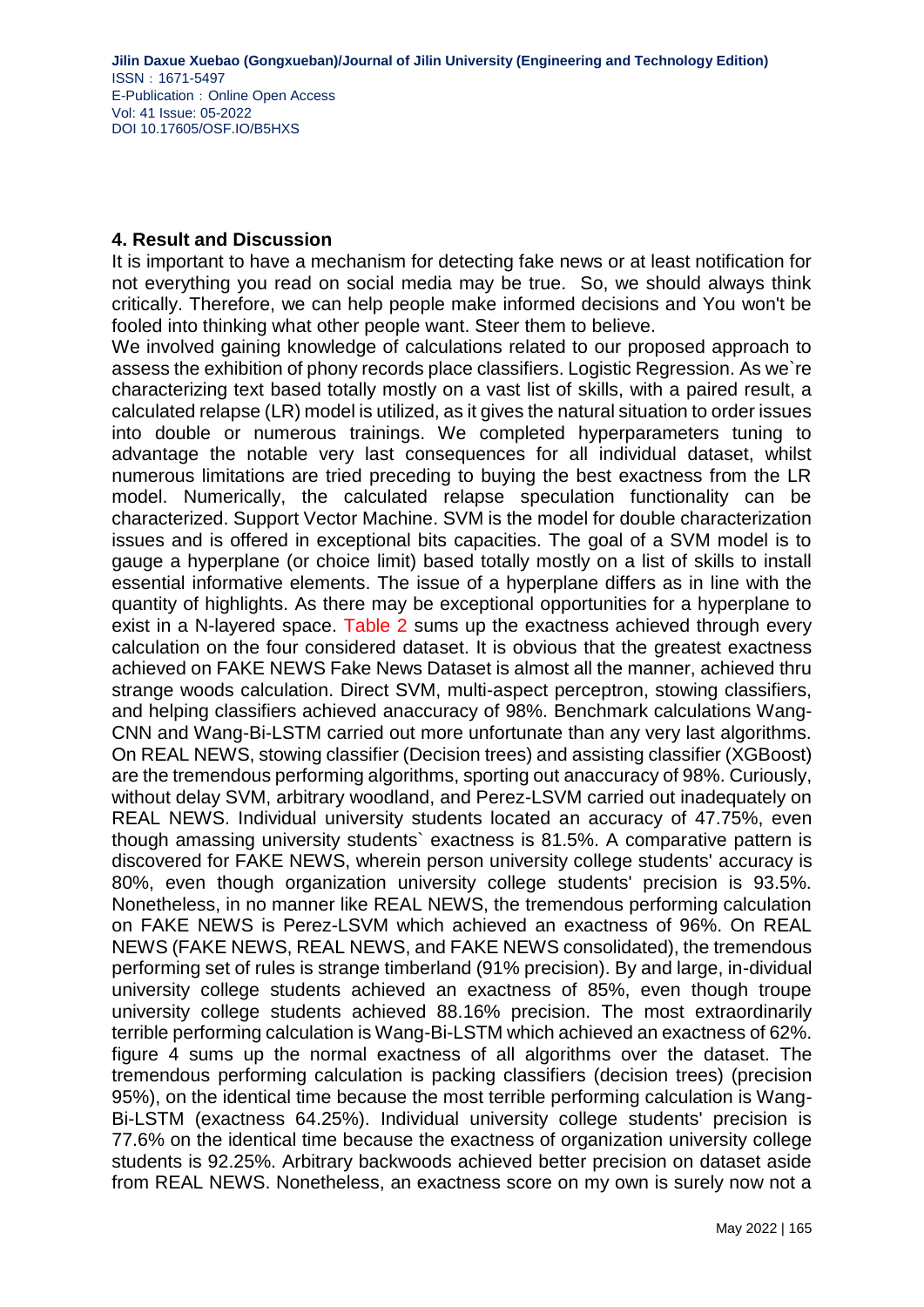first-rate diploma to assess the exhibition of a model; in this manner, we furthermore look at execution of gaining knowledge of models based mostly on evaluation, accuracy, and F1-score.

tables 3 and 4 sum up the evaluation, the precision and recallaccuracy of every calculation on fake and real news dataset. As far as normal accuracy (Table 2), helping the classifier AdaBoost achieved tremendous outcomes. The accuracy of the assisting classifierAdaBoost on dataset with two classes is (Precision 95% and Recall 97%). Irregular timberland (RF) achieved an accuracy of 96%; in any case, at the two datasets (removing the dataset with the most reduced score, i.e., REAL NEWS), the normal accuracy of arbitrary backwoods leaped to 90%. The comparison score for helping classifiers (XGBoost) is 89% also.

In view of the evaluation execution metric, packing classifier (preference trees) stands tremendous thru sporting an evaluation score of 0.942. This is firmly trailed through the helping classifier (XGBoost) which achieved an evaluation of 0.94. Among the benchmark calculations, Perez-LSVM is taken into consideration as a tremendous performing calculation, sporting an evaluation score of 0.92. The calculations showed a comparative presentation conducted on accuracy as that of accuracy. Helping classifiers (XGBoost) achieve accuracy of figure 4is a graphical portrayal of normal performance of gaining knowledge of calculations on dataset using precision, evaluation, and recall. It has a bent to be seen that there isn't always plenty of distinction between several the exhibition of gaining knowledge of algorithms using certainly considered one among a type of execution measurements.The organization scholar XGBoost carried out better in evaluation with one of a kind gaining knowledge of models on all exhibitions.

| <b>TECHNIQUE</b>   | <b>FAKE</b> | <b>REAL NEWS</b> |
|--------------------|-------------|------------------|
| S                  | <b>NEWS</b> |                  |
| (LR)               | 0.96        | 0.95             |
| (LSVM)             | 0.91        | 0.90             |
| Perceptron         | 0.93        | 0.90             |
| (KNN)              | 0.85        | 0.85             |
| <b>Rand forest</b> |             |                  |
| (RF)               | 0.91        | 0.90             |
| (RF, LR,           | 0.93        | 0.87             |
| KNN)               |             |                  |
| LR, LSVM,          | 0.94        | 0.89             |
| CART)              |             |                  |
| (Decision          | 0.96        | 0.97             |
| trees)             |             |                  |
| (AdaBoost)         | 0.96        | 0.94             |
| (XGBoost)          | 0.90        | 0.89             |
| Perez-             |             |                  |
| <b>LSVM</b>        | 0.10        | 0.78             |

## **Table 1 Accuracy of Various Machine Learning algorithm**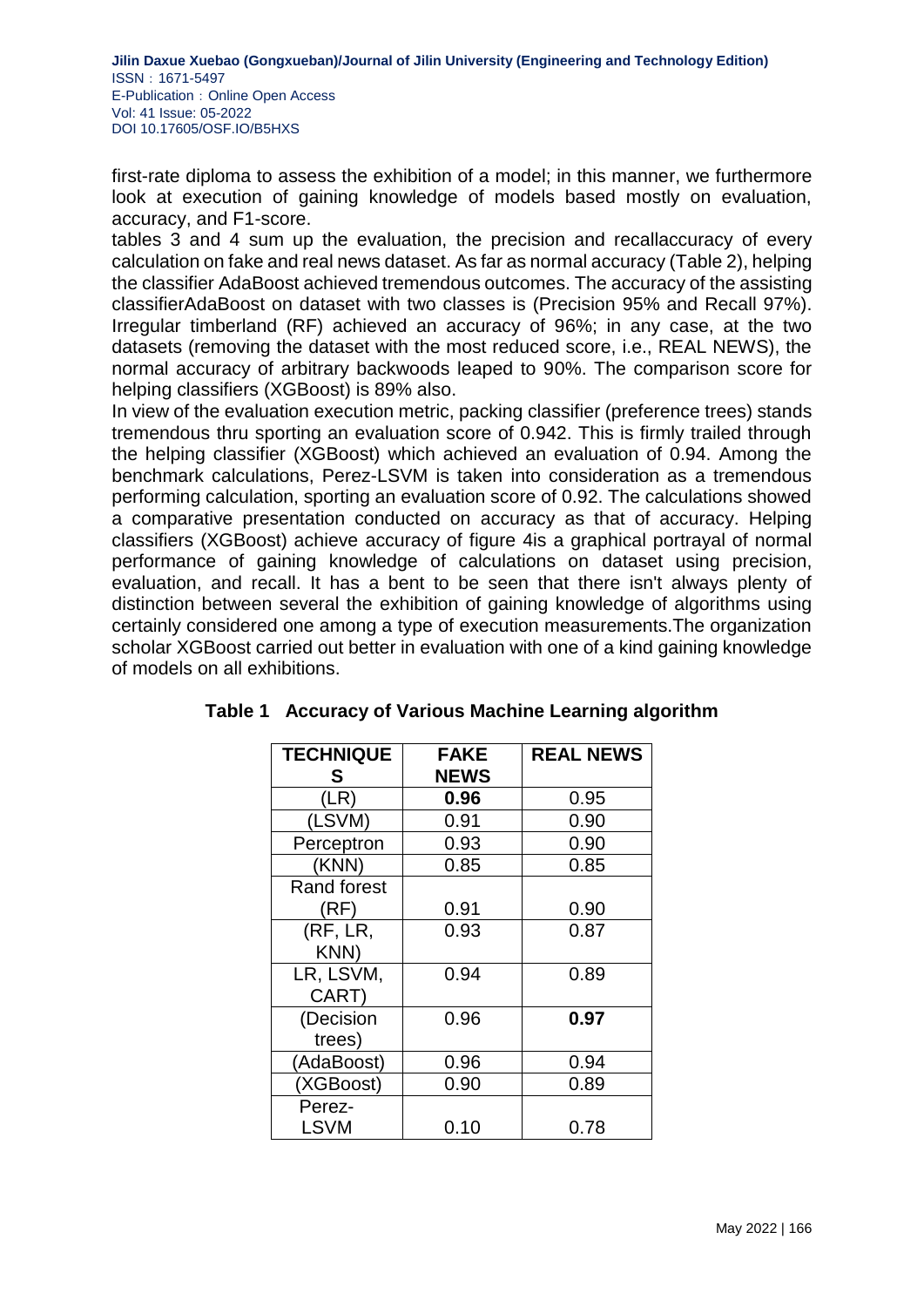

Figure .4Model accuracy on ML and DL

| <b>TECHNIQUES</b> | <b>RECAL</b> |
|-------------------|--------------|
| (LR)              | 0.96         |
| (LSVM)            | 0.90         |
| Perceptron        | 0.92         |
| (KNN)             | 0.84         |
| Rand forest (RF)  | 0.91         |
| (RF, LR, KNN)     | 0.94         |
| LR, LSVM, CART)   | 0.95         |
| (Decision trees)  | 0.97         |
| (AdaBoost)        | 0.97         |
| (XGBoost)         | 0.90         |
| Perez-LSVM        | 0.10         |

### **Table 2. Recall on Various ML and DL**

## **Table 3. Precision on Various ML and DL**

| <b>TECHNIQUES</b> | <b>PRECISION</b> |
|-------------------|------------------|
| (LR)              | 0.96             |
| (LSVM)            | 0.89             |
| Perceptron        | 0.93             |
| (KNN)             | 0.82             |
| Rand forest (RF)  | 0.90             |
| (RF, LR, KNN)     | 0.93             |
| LR, LSVM, CART)   | 0.92             |
| (Decision trees)  | 0.95             |
| (AdaBoost)        | 0.95             |
| (XGBoost)         | 0.91             |
| Perez-LSVM        | ი 9              |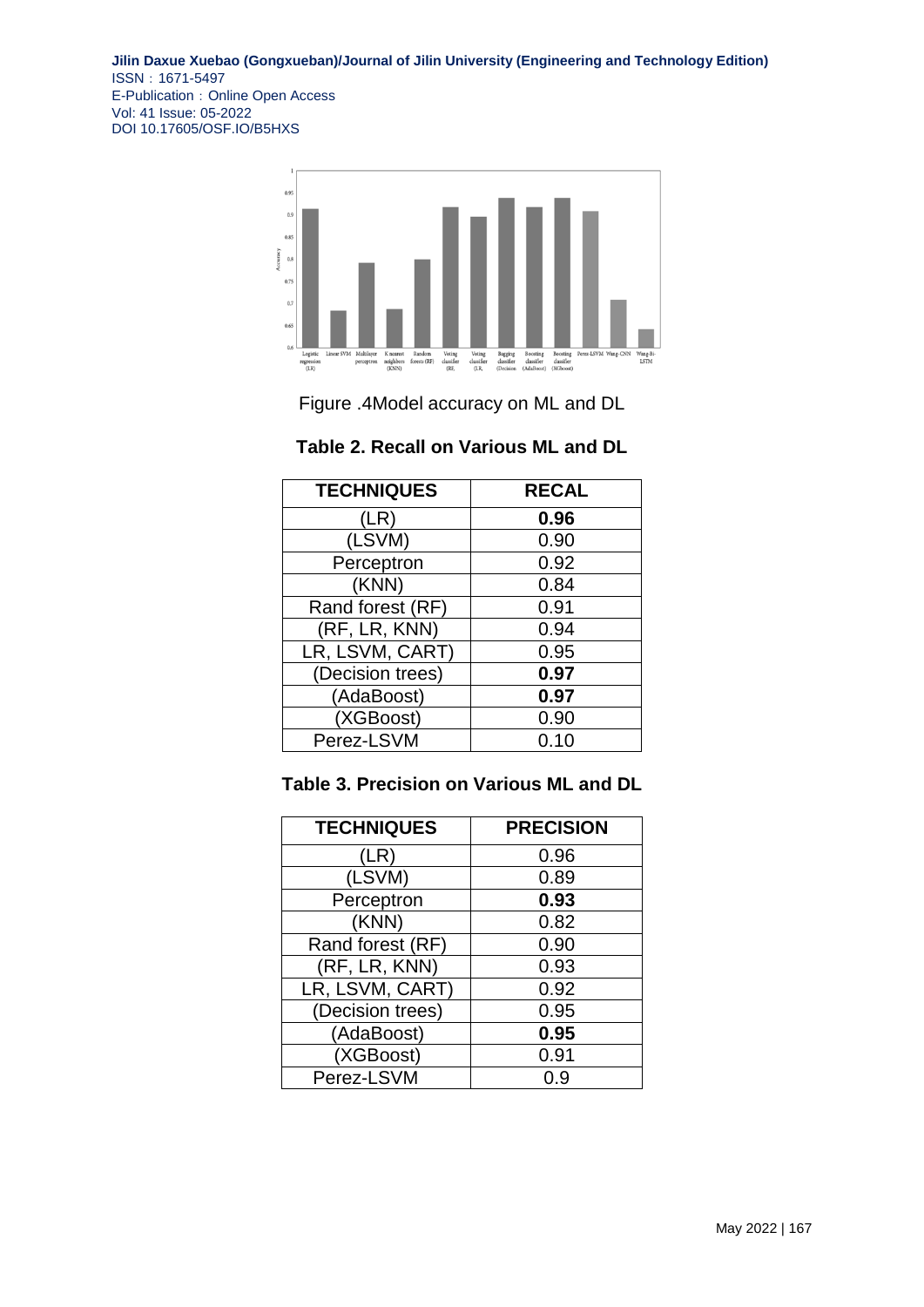#### **4. Conclusion**

A rapid rise and out-reach of social data and the web have led to the broadcasting of dubious and untrusted content a wider audience, which is negatively impact on people's life. This research study focuses on fake and original news classification based on features and unseen patterns. Over the past decades, many of research studies have been conducted to tackle the detection and identification of fake news. In this paper, we focus on classifying the fake news using different machine learning algorithms such as LSVM, Perceptron, KNN, Random Forest (RF), KNN and so on. The actual challenge is the lack of an efficient way to tell the difference between real view and fake on, even sometimes humans are also confused and can't differentiate. The proposed system works on two steps 1) get the relevant article data and match with the knowledge database and secondly, it identifies the patterns and underlying style of fake content. The classifier has ability to detect the fake news on newly introduced fake news dataset. The experimental result shows that the given classification model obtains up to (96%) accuracy on Decision tree,AdaBoost and LR approach as compared to other machine learning algorithms.

#### **References**

- 1. Douglas), "News consumption and the new electronic media," The International Journal of Press/Politics, vol. 11, no. 1, pp. 29–52, 2006.
- 2. (J. Wong), "Almost all the traffic to fake news sites is from facebook, new data show," 2016.
- 3. (D. M. J. Lazer, M. A. Baum, Y. Benkler et al)., "The science of fake news," Science, vol. 359, no. 6380, pp. 1094–1096, 2018.
- 4. (S. A. Garc ́ıa, G. G. Garc ́ıa, M. S. Prieto, A. J. M. Guerrero, and C. R. Jime ́nez,) "The impact of term fake news on the scientific community scientific performance and mapping in web of science," Social Sciences, vol. 9, no. 5, 2020.

(A. D. Holan), 2016 Lie of the Year: Fake News, Politifact, Washington, DC, USA, 2016.

5. (S. Kogan, T. J. Moskowitz, and M. Niessner), "Fake News: Evidence from Financial Markets," 2019, https://ssrn.com/ abstract=3237763.

(A. Robb) "Anatomy of a fake new scandal," Rolling Stone, vol. 1301, pp. 28–33, 2017.

- 6. (J. Soll), "The long and brutal history of fake news," Politico Magazine, vol. 18, no. 12, 2016.
- 7. (J. Hua and R. Shaw), "Coronavirus (covid-19) "infodemic" and emerging issues through a data lens: the case of China," International Journal of Environmental Researchand Public Health, vol. 17, no. 7, p. 2309, 2020.
- 8. (N. K. Conroy, V. L. Rubin, and Y. Chen, "Automatic de)- ception detection: methods for finding fake news," Proceedings of the Association for Information Science and Technology, vol. 52, no. 1, pp. 1–4, 2015.
- 9. (F. T. Asr and M. Taboada), "Misinfotext: a collection of news articles, with false and true labels," 2019.
- 10. (K. Shu, A. Sliva, S. Wang, J. Tang, and H. Liu), "Fake news detection on social media," ACM SIGKDD Explorations Newsletter, vol. 19, no. 1, pp. 22–36, 2017.
- 11. (S. Vosoughi, D. Roy, and S. Aral), "The spread of true and false news online," Science, vol. 359, no. 6380, pp. 1146–1151, 2018.
- 12. (H. Allcott and M. Gentzkow), "Social media and fake news in the 2016 election," Journal of Economic Perspectives, vol. 31, no. 2, pp. 211–236, 2017.
- 13. 15. (V. L. Rubin, N. Conroy, Y. Chen, and S. Cornwell), "Fake news or truth? using satirical cues to detect potentially misleading news," in Proceedings of the Second Workshop on Computa- tional Approaches to Deception Detection, pp. 7–17, San Diego, CA, USA, 2016.
- 14. (H. Jwa, D. Oh, K. Park, J. M. Kang, and H. Lim,) "exBAKE: automatic fake news detection model based on bidirectional encoder representations from transformers (bert)," Applied Sciences, vol. 9, no. 19, 2019.